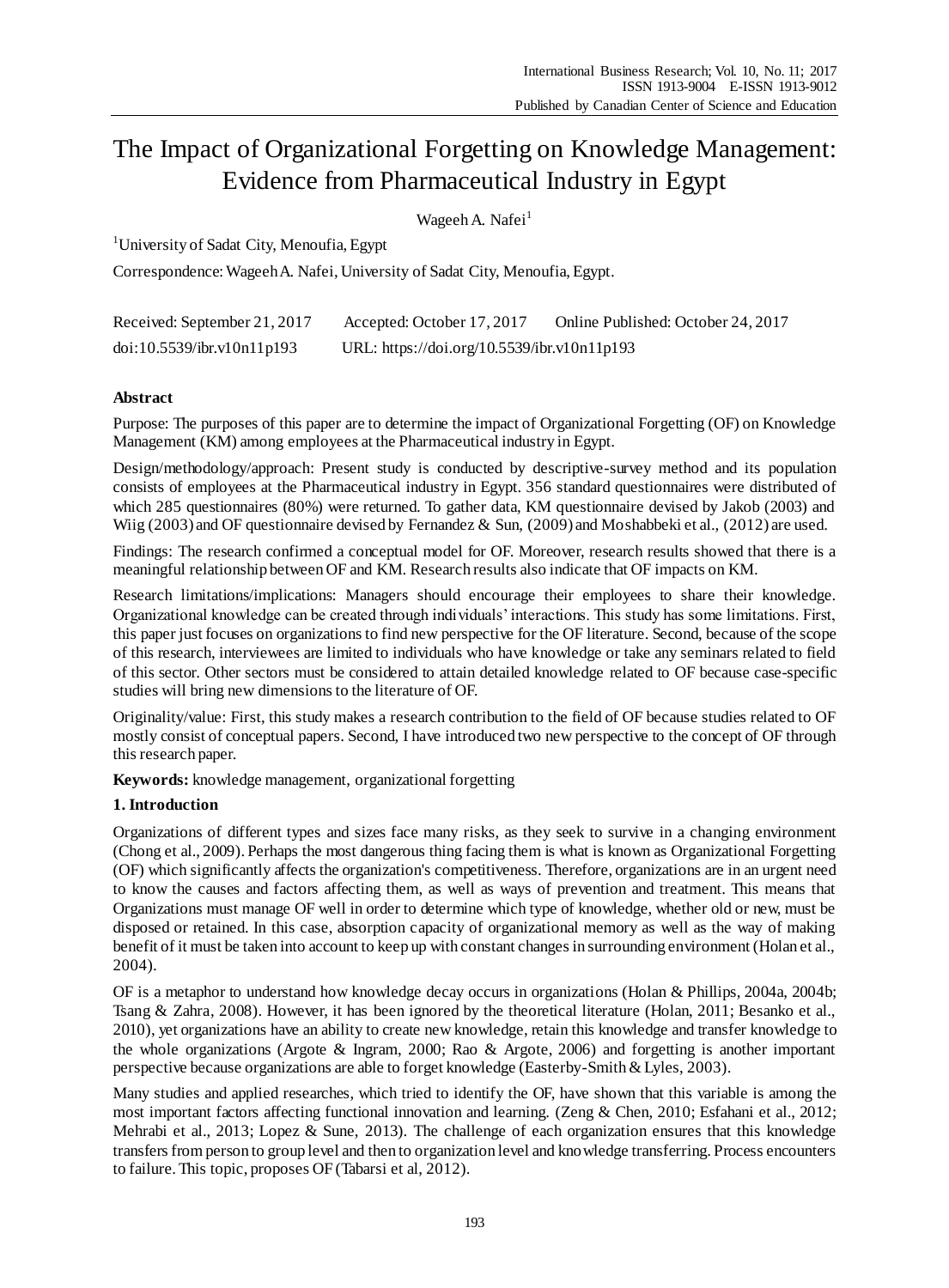OF has an effective role in organizations (Casey & Olivera, 2011; Sadeghian et al. 2012). OF is an important component of KM (Zeng & Yen, 2010; Ghorbanifard et al. 2014).

KM is one of the most important organizational components which need to establish a system for learning, gathering, stocking and distributing the knowledge inside an organization. Organizational naturally tend to forget (Conklin, 2001).

KM and OF are very important subjects for organizations to reach the desired objectives. In this context, our study focuses on the relationship between KM and OF. The study is structured as follows: Section one is introductory. Section two presents the literature review. Section three discusses the research methodology. Section four presents the hypotheses testing. Section five explains the research findings. Research recommendations will take place at section six. Conclusion will be provided at the last section.

#### **2. Research Theoretical Basics**

#### *2.1 Organizational Forgetting Concept*

Forgetting is a general process of putting useless and ambiguous knowledge aside (Hedberg, 1981). Forgetting is a process necessary to remove former ideas to accept more recent ideas. Before organizations try for new ideas and thoughts, they should put aside old ideas by revealing their faults (Nystrom & Starbuck, 1984).

The way to unlearn during an organizational crisis is by removing top managers as a group. This is because top managers are bolstered by previous successes and adamantly cling to their beliefs and perceptions therefore rationalizing their organizations' failures. Change in ownership is often another trigger of forgetting (Markoczy, 1994).

Forgetting is able to add a new and important aspect to our conception on organizational knowledge dynamism although it needs a special broad plan. Forgetting means to put aside old knowledge to create a new room in order to acquire new knowledge before, during and after learning processes. Forgetting has an important impact on effectiveness of organizational learning processes (Holan & Philips, 2004).

Forgetting means to forget old knowledge to create a new environment to acquire new knowledge during and after learning processes. Also, forgetting has an important impact on the effectiveness of learning processes in the organization (Halen & Phillips, 2004).

Forgetting has the potential of adding new important dimensions to our mind. Conditions such as environmental disturbance cause existing memory to be a challenge for information management. Therefore, shattering and renewing some parts of organizational memory is necessary. Forgetting is a main part of organizational dynamism and the relationship between OF and its dynamism is clear and obvious. Furthermore, forgetting play a key role in effectiveness of learning in an organization (De Holan & Philips, 2003, 2004b).

Forgetting has been studied as an essential process for change management (Akgun, et al., 2007).

Forgetting valuable information, techniques and knowledge of the organization can lead to lose competitive advantages while in some cases (De Holan, 2004; Fernandez, & Sune, 2009).

OF is critical for three reasons (1) simply being able to create new knowledge in an organization, or transfer needed knowledge from another organization, is not enough. Instances in which new knowledge disappears before it has been successfully transferred to the organization's memory have been documented. Avoiding forgetting acquired knowledge is therefore a critical part of OL (Day, 1994), (2) organizations sometimes forget things that they need to remember. Despite being transferred to memory, organizational knowledge decays over time and critical pieces of organizational knowledge may eventually be forgotten (Darr, et al., 1995), and (3) forgetting is sometimes an organizational necessity, such as when a new dominant logic needs to replace an old one. In this case, a failure to forget prevents new knowledge from being put into practice and reduces organizational effectiveness (Bettis & Prahalad, 1996, Lyles, 1992).

OF has three contexts (1) researches indicate that creating or transferring knowledge is not enough because knowledge is able to disappear before transmission to long-term memory via documentary (Day, 1994), (2) organizational memory decays over time and knowledge can be forgotten if the memory is not maintained (Holan & Phillips, 2004a, 2004b; Benkard, 1999, Argote, 1999), and (3) some writers emphasize forgetting is an organizational necessity to adapt organizational changes (Lyles & Schwenk, 1992; Prahalad & Bettis, 1986).

OF basically as lack of ability in benefiting organization's knowledge and experiences. In other words, OF is the failure of organization in benefiting learning which have happened in the past (Kransdorff, 1998).

OF is incapability in benefiting knowledge and past experiences of the organization. The most important subject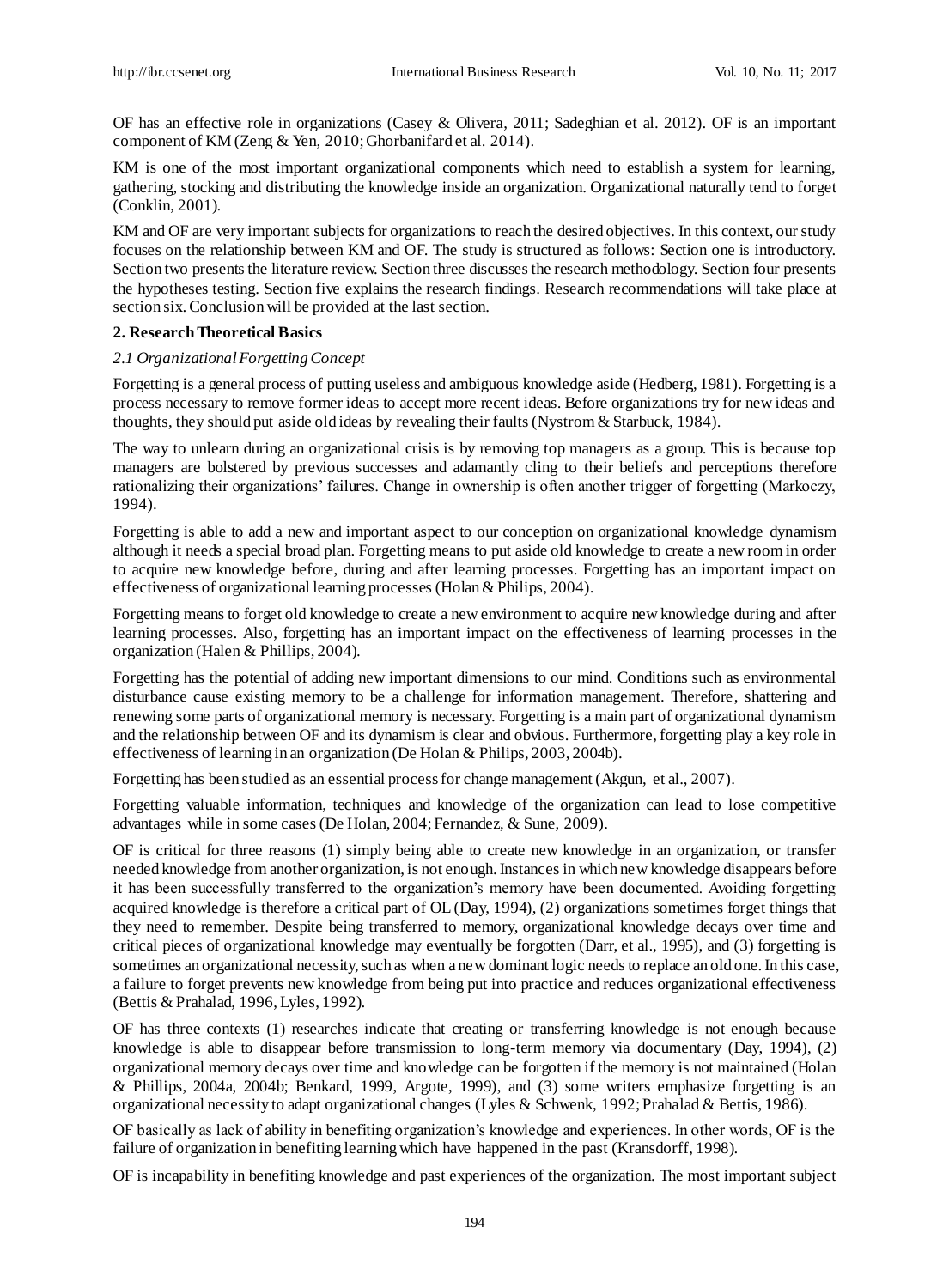which leads organization toward forgetting is inability in learning and spreading it in organization. The lack of applying knowledge as the result of learning, inability of the company in coding and documenting knowledge and not having stimulation to share it are the most important reasons of forgetting knowledge in companies (Synder, & Cumming, 1998).

OF isn't a lack of organization's ability in learning, sometimes it's necessary for the organization to put its present knowledge aside strategically and knowingly (Othman & Hashim, 2002).

OF is the intentional or unintentional loss of organizational knowledge at any level (Martin & Phillips, 2003).

OF is a concept of numerous and varied effects negatively and positively. It may be an intentional forgetting which seeks change acquisition, re-acquisition of knowledge, and abandonment of unneeded knowledge by the organization or in other words, reconstructing some parts of organizational memory. It is a positive loss of organizational knowledge (Holan et al., 2004).

OF lead to increase competition and to eliminate unfruitful elements of knowledge (Holan, 2004).

OF might be unintentional in terms of losing part of the knowledge. Therefore, an organization would become unable to carry out some of the activities which it has been able to do previously. This kind of forgetting is often detrimental to the organization as it happens when the Organization is unable to retain a portion of new knowledge in its own memory system. OF is the voluntary or involuntary loss of organizational knowledge. In other words, OF is loss of organizational knowledge voluntary or involuntary which can lead to changes in the organization capabilities (Halen & Phillips, 2004).

OF is the basic need for learning new organizational knowledge. This kind of forgetting requires design and time. Organizational performance can be a direct or indirect function of OF. An organization will not learn new knowledge without forgetting previous knowledge (Holan, Philips & Lawrence, 2004).

OF includes voluntary or involuntary loss of organizational knowledge can lead to change in organizational capabilities (Moshbeki, et al 2007).

OF is an important phenomenon in organizations. One strategy of successful managers for achieving and keeping competitive priority is paying attention to knowledge capitals of their staff. OF can be explained as losing organizational knowledge (intentional or accidental) (Lin & Kuo, 2007).

OF isn't a lack of ability in learning organizational subjects, but forgetting is a process which happens after learning. It means that an organization first learn knowledge and then forgets it knowingly or unknowingly. OF is the outcome of inter organizational and intra organizational actions in which an organization loses a part of the organization's present knowledge aware or unaware. This knowledge includes some cases such as skills, methods, processes, experiences, documents and techniques being used in the organization. OF is the consequence of a complex of activities which could have root in inter organizational and intra organizational actions and decisions. Organizations should look at OF systematically, aware and with plan to finally achieve some positive results (Besanko, et al., 2007).

OF has been studied mainly from two standpoints. The first standpoint sees accidental or unwanted forgetting as a degradation of the stocks of organizational knowledge. The second standpoint considers forgetting as an intentional process of unlearning preceding organizational learning (Fernandez & Sune, 2009).

OF is a powerful tool for the management of organizational knowledge by gaining appropriate knowledge and discarding the inappropriate ones. OF is necessary in organizations regarding to the turbulent environment (Jiang, et al., 2010; Bagherzadeh et al, 2010).

OF is the process of transformation from old to new knowledge within the organization (Jiang, et al., 2010).

Although the concept of OF is easy to understand, but it is not recognized well how its mechanism occurs. As OF can effect on organization competitiveness, organization needs processes to ensure that whether knowledge it is forgotten and whether knowledge is useful, it is not forgotten (Hosseini et al, 2010).

OF is a changing learning process and learning in organizational memory, one process of leaving deliberated memory and a process of destroying and rebuilding some parts of organization. In last years the OF took attention of many researchers (Jian & fu, 2010).

OF often leads a great amount of expenses on the organization and many countries spend a lot of sources annually to gain knowledge and information (Ozdemir, 2010).

OF is the challenge for managers in the new age of business. The most important subject which leads to the forgetfulness, inability to obtain and disseminate learning organization. Failure to apply the knowledge gained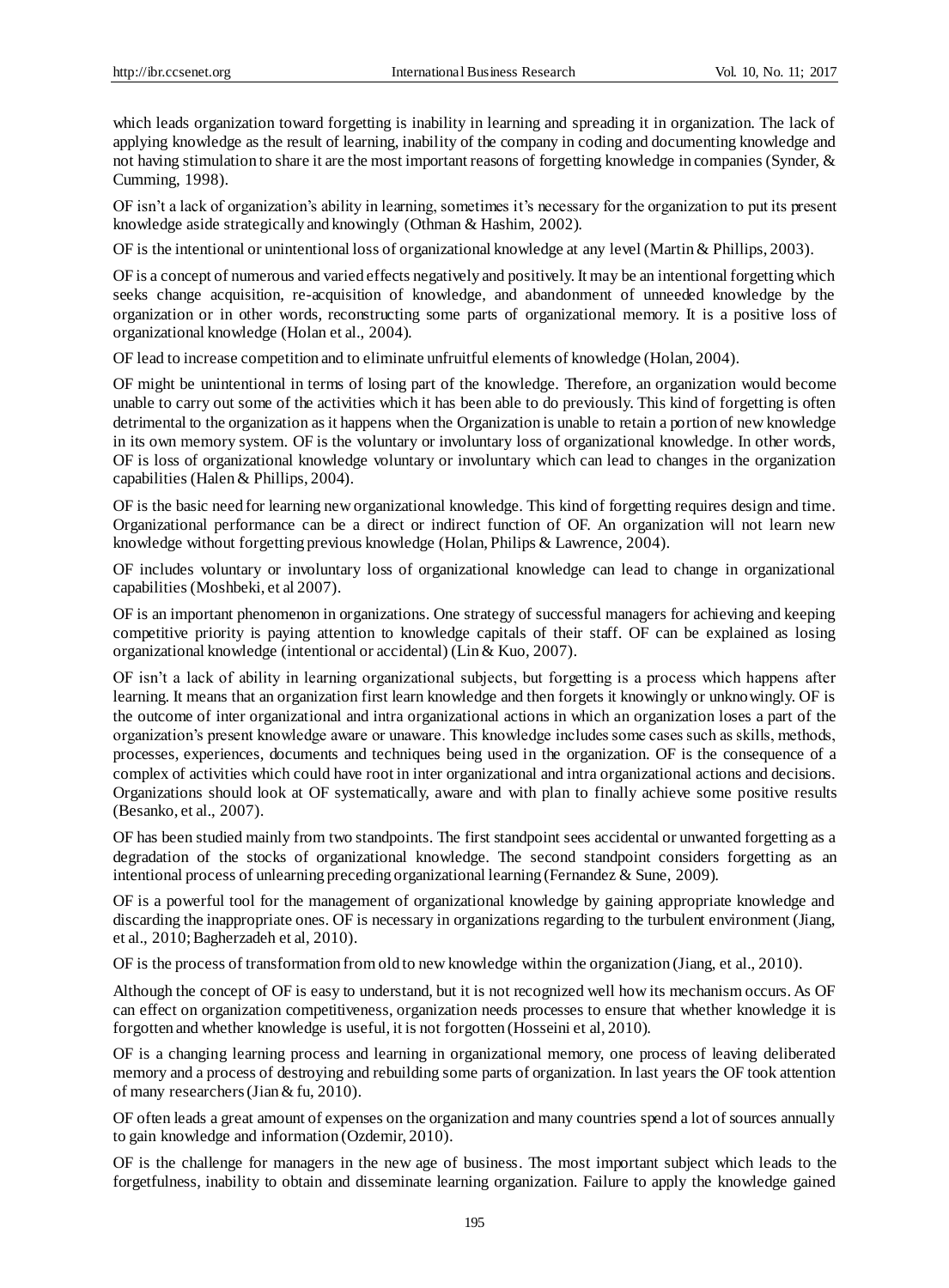from learning disabilities to participate in coding and documentation, and lack of motivation for sharing knowledge, it is the most important OF (Saynder & Keming, 1998; Jalali & Khosravani, 2010).

OF is the organization's inability to accomplish some of the activities it was previously accomplishing, because of losing some of its organizational knowledge which would considerably affect its competitiveness (Moshabbeki et al., 2011).

OF is removing routines and understanding this subject that these routines would not be useful for a long time and create problems towards learning more needs of organization. OF includes process that organizational delete old regulations and behaviors by them and create opportunity for new knowledge (Akhavan and et al, 2011).

OF has been examined as loss of organizational knowledge which is not planned or intended (Easterby-Smith  $\&$ Lyles, 2011).

OF is the loss of gained organizational knowledge intentionally or unintentionally. This depends on absorptive capacity of organizational memory and organization desire to become more competitive. Thus, the simple notion of organizational forgetting is the intentional or unintentional loss of organizational knowledge. This significantly affects the organization's status and competitiveness. OF is the loss of a portion of current organizational knowledge in terms of the methods, processes, expertise, documents and traditional techniques used in the organization (Esfahani et al., 2012).

OF is the loss of retained knowledge (Holland et al., 2004). It is the process of avoiding ancient unnecessary knowledge in order to acquire new knowledge (Besanko et al., 2007).

OF is a purposeful or unintentional loss of knowledge at any organizational level (Fernandez & Sune, 2009). OF is the process of transformation from old knowledge to new knowledge. In other words, OF means that the organization does consciously or unconsciously lose part of knowledge which has been previously retained (Moshabbeki et al., 2011).

OF is the organization's inability to take advantage of knowledge available in its organizational memory (Esfahani et al., 2012). It is a voluntary or involuntary loss of organizational knowledge. (Jain, 2013).

OF is an attempt for directing of values, organizational treats by use of changing the subjective structures, mental models, logical structures and main theories that direct treats, (Goudarzvand, 2014).

OF is an important and vital phenomenon that is not realized well and is not simple same learning (Jena et al, 2014).

OF means throwing away the old routine to accept the new ones. According to this definition, first, it is assumed that forgetting is an essential principle for new learning, and secondly, it has the features of targeted forgetting, thirdly, the new routine is superior to old ones. Finally, to accept that forgetting does not occur after teach (Tsang & Zahra, 2008; Salvati et al, 2014).

# *2.2 Organizational Forgetting Dimensions*

## 2.2.1 Targeted Amnesia

Purposeful OF is a preliminary step to the process of organizational learning, as learning cannot happen unless there is a purposeful forgetting of the new organizational knowledge. Therefore, forgetting is a necessary process for the management of change that is no less important than functional learning in order to achieve the organization's competitive advantage (Zeng & Chen, 2010). OF can be divided into:

- 1. Removing old knowledge in the organizational memory deliberately or purposefully, because of being unneeded by the organization or obstacles its development. This can be achieved through the staff efforts (Fernandez & Sune, 2009; Esfahani et al., 2012).
- 2. The ability to acquire new and useful knowledge and keep them in the organizational memory, as this leads to the competitive advantage of the organization (HoIan et al., 2004).

## 2.2.2 Non-Targeted Amnesia

This kind of forgetting happens when the organization is unable to retain new knowledge in its memory system. It also happens in terms of losing knowledge stored in organizational memory with the passage of time. In this case, the OF is unintentional and is often harmful to the organization as it reduces its competitive advantage. (Holan et al., 2004) Unintentional OF can be divided into:

1. Organizational memory deterioration, or in other words forgetfulness of some of the knowledge that has been previously kept in the organizational memory. This does affect the organization's competitiveness. To face this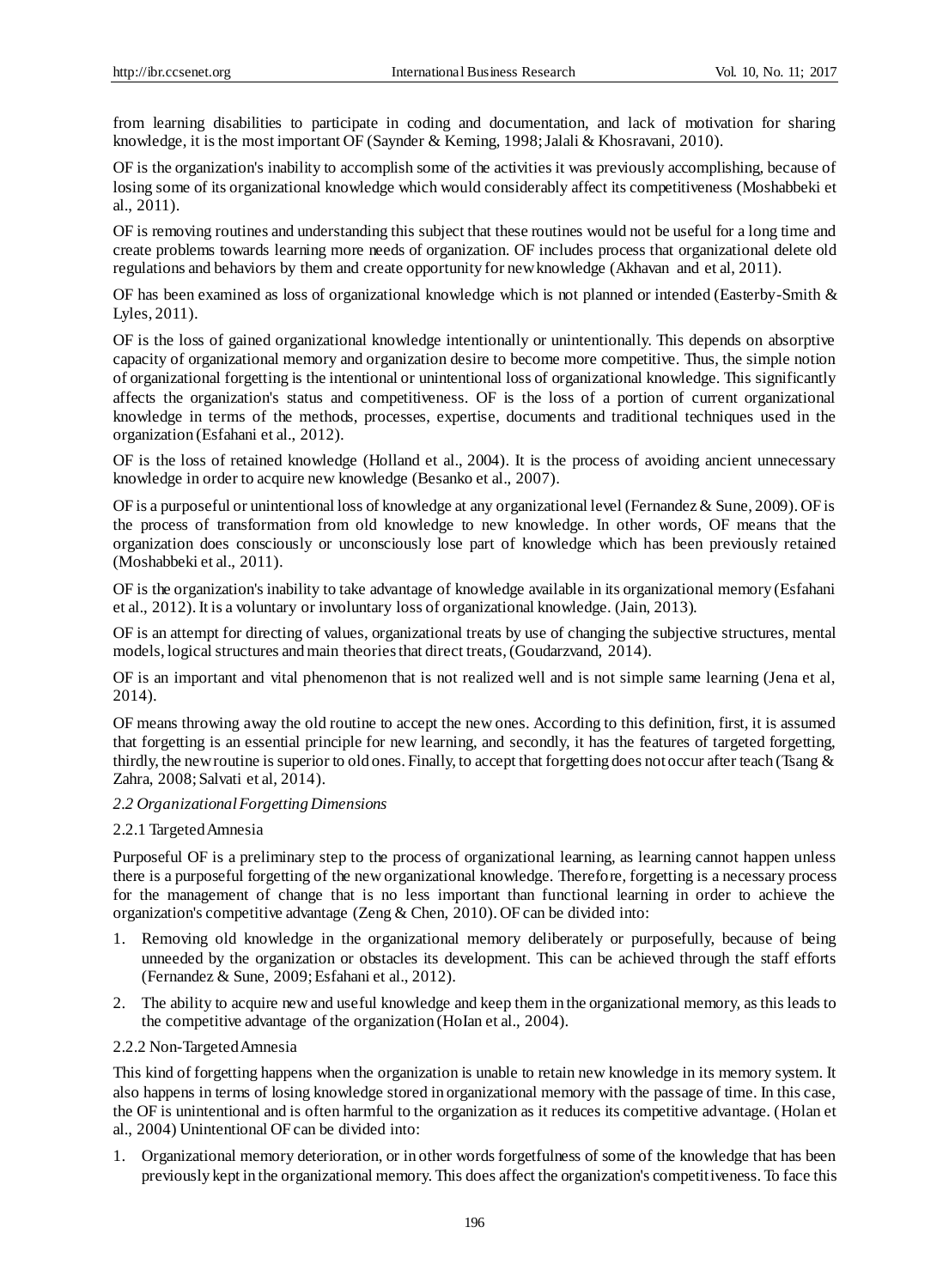problem, the organization incurs substantial costs to develop its forgotten knowledge and regain its competitiveness. (Holan et al., 2004).

2. Inability to retain new knowledge in the organizational memory system. To face this problem the organization incurs substantial costs to add the new knowledge to that existing in the organizational memory. (Holan et al., 2004).

## *2.2 Knowledge Management*

Knowledge is an organized combination of tasks, roles, procedures, and information. Organizational knowledge is not related to the organization, but it is related to the individuals who have produced it. Individuals' knowledge is the product of social interactions and is rooted in social and cultural conditions. Emphasis on individual knowledge is as important as organizational knowledge and both focuses to some extent on the nature of the tasks, the level of individual training, motivation and management desire to leave the old tasks and devolve them to lower level employees (Alvani et al,2007).

Knowledge is considered as one of the most important resources of competitive advantage. Increasing the importance of knowledge and intangible assets in the success of organizations on one hand and increasing global competition on the other hand (Akhavan et al, 2011).

In light of the above-mentioned definition, the researcher finds that knowledge in its wider sense constitutes the real wealth for each of the individuals or organizations, and it is a vital tool that helps organizations achieve their goals efficiently and effectively.

KM is a broad range of activities which is used to manage exchange, create or enhance the intellectual capital in an organization and there is not any collective agreement about what KM is. The Most basic definition of KM is finding a way to create, identify, hunt and distribute organizational knowledge to those people who need it (Abdol Karimi, 2003). KM is the knowledge-based management, connecting people to people and people to information to create competitive advantage (Nonaka, 2007).

KM is based on the idea that an organization's most valuable resource is the knowledge of its people (National Electronic Library for Health, 2008). KM is understood to be an umbrella term encompassing the many unique but related facets of knowledge-exchange, transfer and uptake among them (Dubois & Wilkerson, 2008).

KM is a procedure, process or practice to accomplish process about knowledge, process for knowledge, and process from knowledge which leads to improve the internal and external operation (Alryalat & Alhawari, 2008).

KM is a structured process with activities to capture, discover, create, filter, evaluate, store, share and apply knowledge from individuals to advance business processes and meet organization 's objectives and goals (Karadsheh, et al., 2009).

KM is a systematic and integrative process of coordinating organization wide activities of acquiring, creating, storing, sharing, diffusing and deploying knowledge by individuals and groups, in pursuit of organizational goals. KM is a human resource management exercise than a technology based discipline. It is not merely state of the art technology used to improve efficiency of the knowledge. Rather it is an exercise about how people can be motivated, best utilize their knowledge, experiences and enhance the creativity by using state of the art technology (Nonaka, 2007; Tahir, et al., 2010).

From the above-mentioned definitions, the researcher notice that there is no universally accepted definition of KM, most are extremely similar. In light of the abovementioned facts, the researcher finds that KM is a set of interrelated activities, integrated and related knowledge in terms of creation, acquisition, organization, distribution and use by all employees of the organization.

KM includes five main stages, a process of knowledge creation, knowledge acquisition, knowledge organization, knowledge distribution, and use of knowledge. This can be illustrated as follows (Wiig, 2003):

- 1. Knowledge Creation indicates the organization's ability to identify information needs in a scientific manner. Views and experiences are codified in order to bridge the knowledge gap between departments and divisions, in addition to providing data to solve the problems of administrative organization.
- 2. Knowledge Acquisition is the organization's ability to acquire knowledge, store and keep it in order to use it. This acquisition of knowledge occurs from different sources, such as similar organizations which operate in the same area, the scientific and academic institutes, libraries, the Intranet, and any other sources.
- 3. Knowledge Organization is the organization's ability to classify knowledge and convert it to useful written materials (knowledge base), using modern technological methods. This contributes to achieving benefits for the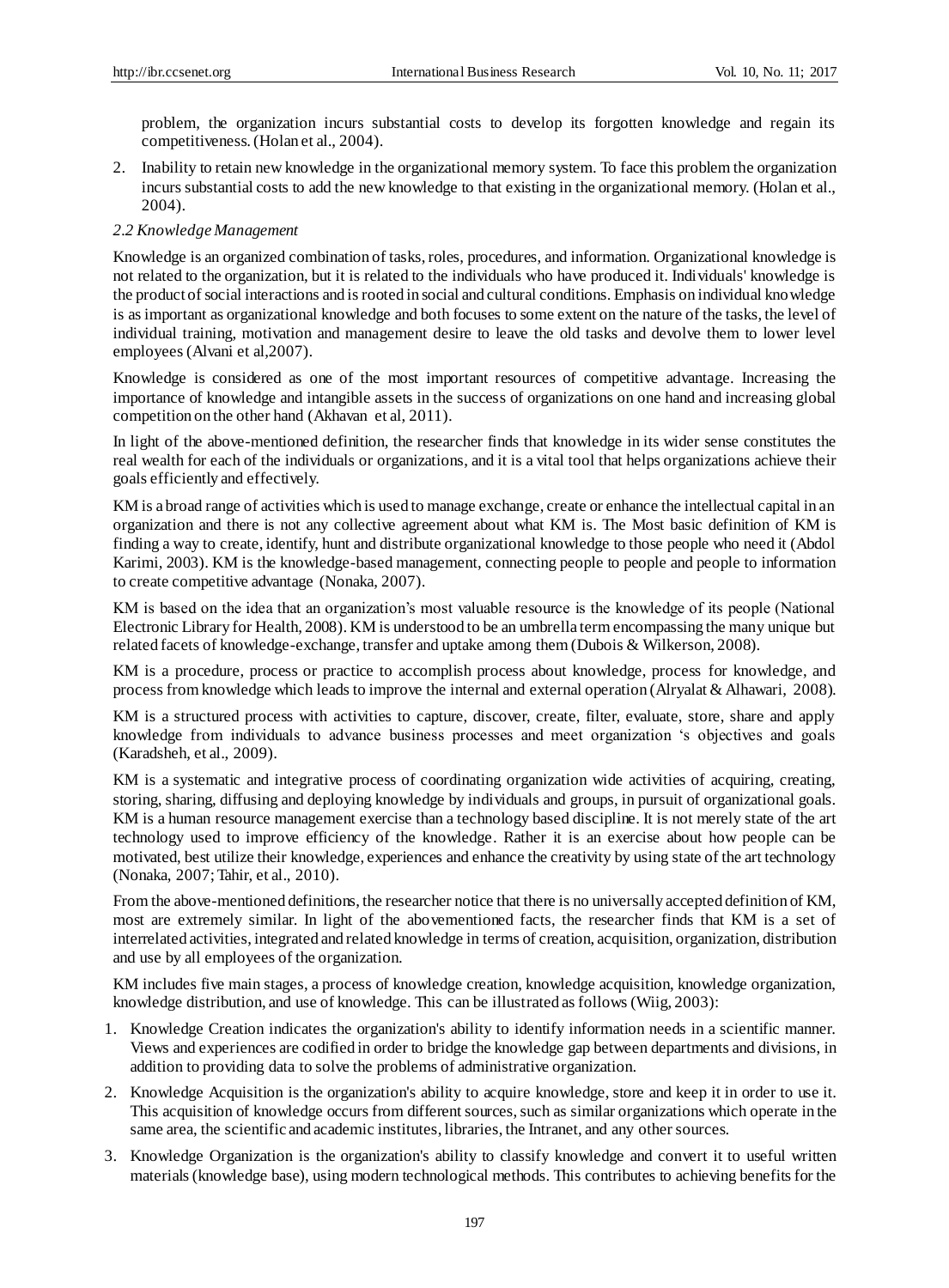organization.

- 4. Knowledge Distribution is the organization's ability to disseminate knowledge to the level of administrative organization, and every individual within each level of an administrative unit, whether by e-mail, meetings, training courses or other.
- 5. Use of Knowledge is the organization's ability to benefit from knowledge, and its circulation among all employees in order to increase functional skills, and creative abilities, which lead to improved quality of service provided by the organization to its customers.

# **3. Methodology**

# *3.1 Research Model*

The proposed comprehensive conceptual model is presented in Figure (1). The diagram below shows that there is one independent variable of OF. There is one dependent variable of KM. It shows the rational link between the two types of observed variables i.e. independent and dependent variables. The proposed comprehensive conceptual model is presented in Figure (1).



Figure 1. Proposed Comprehensive Conceptual Model

The research framework suggests that OF plays a significant role in affecting KM. In other words, there is a relationship between OF and KM. So, investigating the relationship between OF and KM is attractive to test it at the Egyptian environment.

OF is measured in terms of targeted amnesia and non-targeted amnesia (HoIan et al., 2004; Fernandez & Sun, 2009; Zeng & Chen, 2010; Moshabbeki et al., 2011; Esfahani et al., 2012).

KM as measured consisted of knowledge creation, knowledge acquisition, knowledge organization, knowledge distribution, and use of knowledge (Jakob 2003; & Wiig, 2003).

# *3.2 Research Questions and Hypotheses*

The researcher found the research problem through two sources. The first source is to be found in previous studies, and it turns out that there is a lack in the number of literature reviews that dealt with the analysis of the relationship between OF and KM. This called for the researcher to test this relationship in the Egyptian environment. The second source is the pilot study, which was conducted in an interview with (30) employees in order to identify the relationship between OF and KM.

The researcher found several indicators; notably the important and vital role that could be played by OF. As a result of the discussions given above, the research questions are as follows: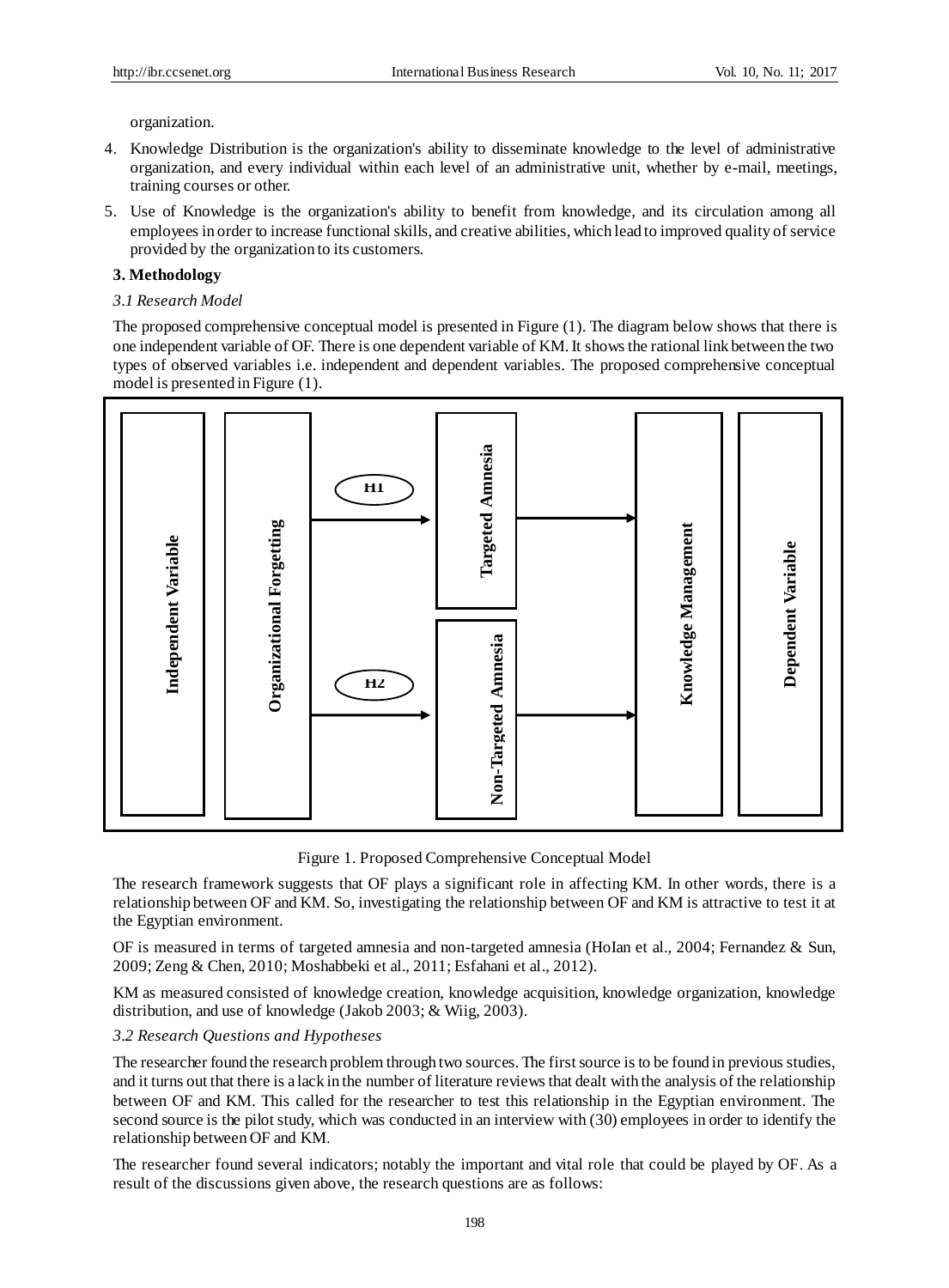- Q1: What is the nature and extent of the relationship between OF (Targeted Amnesia) and KM at the pharmaceutical industry in Egypt.
- Q2: What is the nature of the relationship between OF (Non-Targeted Amnesia) and KM at the pharmaceutical industry in Egypt.

The following hypotheses were developed to test the effect of OF and KM at the pharmaceutical industry in Egypt.

- H1: OF (Targeted Amnesia) of employees has no statistically significant effect on KM at the pharmaceutical industry in Egypt.
- H2: OF (Non-Targeted Amnesia) of employees has no statistically significant impact on KM at the pharmaceutical industry in Egypt.

#### *3.3 Population and Sample*

The population of the study included all employees at the pharmaceutical industry in Egypt. This sector includes five companies. They are Delta for the pharmaceutical industry, Egyptian International Pharmaceutical Industries (Eipico), Pharma Sweden, Egypt Otsu, and Egyptian Chemicals and drugs. This explains why the population of this study includes 4,783 employees. The random sampling was used for collecting the primary data as it was difficult to get all of the items of the research population because of time limitations. The stratified random sample was used while selecting items from the different categories of employees. The following equation determines the sampling size (Daniel, 1999):

$$
n = \frac{N \times (Z)^2 \times P (1-P)}{d^2 (N-1) + (Z)^2 \times P (1-P)}
$$

Accordingly, the sample size has become 356 employees at the pharmaceutical industry in Egypt.

Table 1. Distribution of the Sample Size

| <b>Egyptian Pharmaceutical Companies</b>                     | <b>Employees</b> | Percentage | <b>Sample Size</b>    |
|--------------------------------------------------------------|------------------|------------|-----------------------|
| 1. Delta for the Pharmaceutical Industry                     | 1500-            | 31.4%      | $356X$ 31.4% = 112    |
| 2. Egyptian International Pharmaceutical Industries (Eipico) | 1833             | 38.3%      | $356X$ $38.3\% = 136$ |
| Pharma Sweden                                                | 850              | 17.8%      | $356 \, 17.8\% = 63$  |
| Egypt Otsu                                                   | 350              | 7.3%       | $356X$ 7.3% = 26      |
| 5. Egyptian Chemicals and drugs                              | 250              | 5.2%       | $356X$ 5.2% = 19      |
| Total                                                        | 4783             | 100\%      | $356X$ $100\% = 356$  |

Source: Personnel Department at Pharmaceutical Industry in Egypt, 2015

Descriptive statistics are used to describe some of the features of the respondents at the pharmaceutical industry in Egypt who participated in the survey. Table (2) provides more detailed information about the sample and the measures.

#### *3.4 Procedure*

The goal of this study was to identify the relationship between OF and KM at the pharmaceutical industry in Egypt. A survey research method was used to collect data. The questionnaire included three questions, relating to OF, KM, and demographic information of employees at the pharmaceutical industry in Egypt. Data collection took two months. Survey responses were 80%, 285 completed surveys out of the 356 distributed.

#### *3.5 Data Collection Tools*

#### 3.5.1 Organizational Forgetting Scale

The present study has investigated OF as an independent variable. The researcher will depend on the scale developed by HoIan et al., 2004; Fernandez & Sun, 2009; Zeng & Chen, 2010; Moshabbeki et al., 2011; and Esfahani et al., 2012 in measuring OF, which has been divided into two elements (Targeted Amnesia and Non-Targeted Amnesia).

The 19-item scale OF section is based on HoIan et al., 2004; Fernandez & Sun, 2009; Zeng & Chen, 2010; Moshabbeki et al., 2011; and Esfahani et al., 2012. There were twelve items measuring Targeted Amnesia and seven items measuring Non-Targeted Amnesia.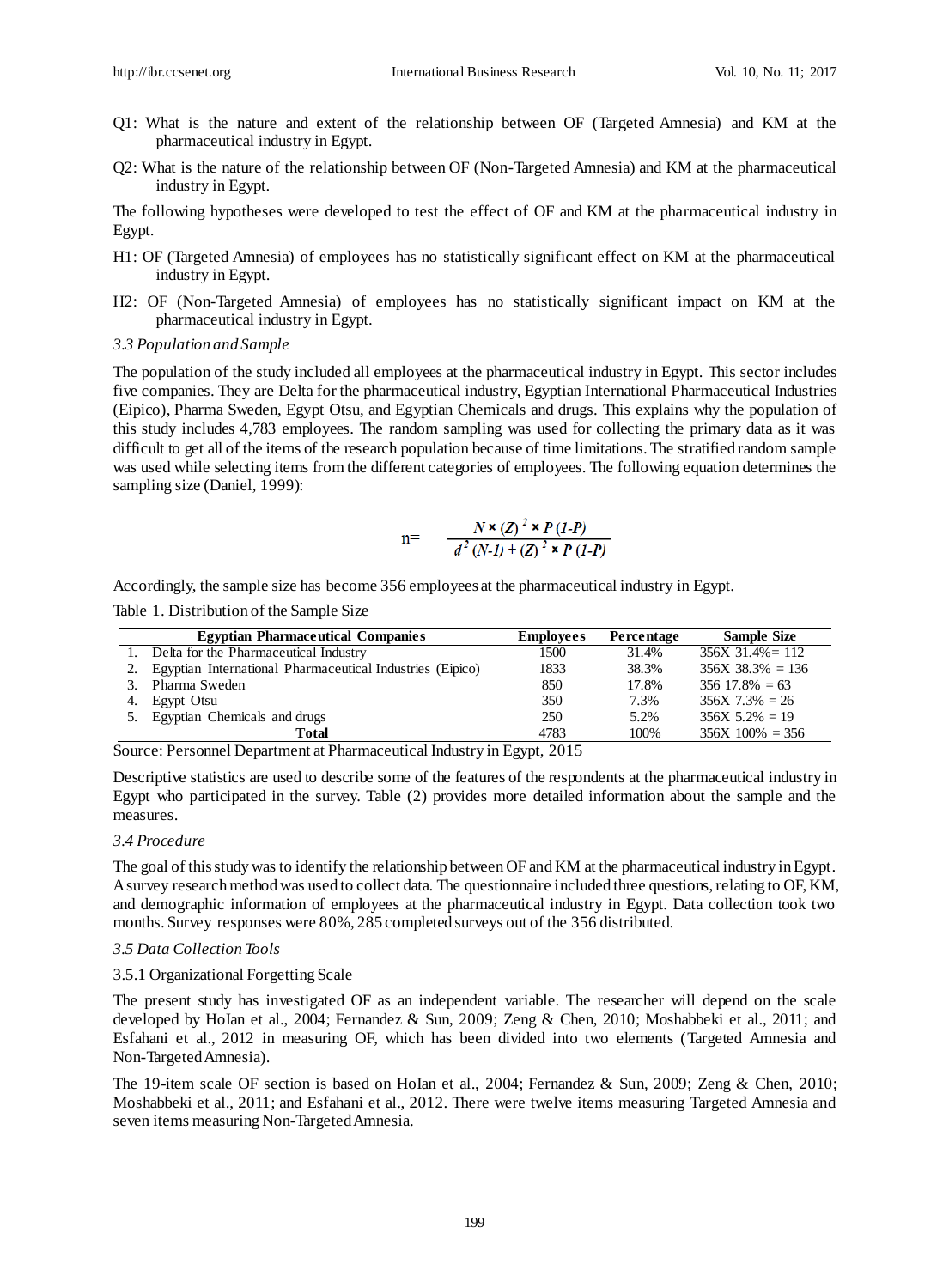| Variables                   |                      | <b>Number</b> | Percentage |
|-----------------------------|----------------------|---------------|------------|
|                             | Physicians           | 120           | 42%        |
| 1- Job Title                | <b>Nurses</b>        | 150           | 53%        |
|                             | Administrative Staff | 15            | 5%         |
|                             | <b>Total</b>         | 285           | 100%       |
|                             | Male                 | 120           | 42%        |
| $2-Sex$                     | Female               | 165           | 58%        |
|                             | <b>Total</b>         | 285           | 100%       |
|                             | Single               | 100           | 35%        |
| 3- Marital Status           | Married              | 185           | 65%        |
|                             | <b>Total</b>         | 285           | 100%       |
|                             | Under 30             | 120           | 42%        |
|                             | From $30$ to $45$    | 120           | 42%        |
| $4 - Age$                   | Above 45             | 45            | 16%        |
|                             | <b>Total</b>         | 285           | 100%       |
|                             | Secondary school     | 100           | 35%        |
| <b>5- Educational Level</b> | University           | 150           | 53%        |
|                             | Post Graduate        | 35            | 12%        |
|                             | <b>Total</b>         | 285           | 100%       |
|                             | Less than 5 years    | 100           | 35%        |
|                             | From $5$ to $10$     | 130           | 46%        |
| 6- Period of Experience     | More than 10         | 55            | 19%        |
|                             | <b>Total</b>         | 285           | 100%       |

#### Table 2. Characteristics of Items of the Sample

The survey form is used as the main tool for data collection in measuring OF at the pharmaceutical industry in Egypt. Responses are categorized using a 5-point Likert Scale for each statement, ranging from (1) "very ineffective", (2) "ineffective", (3) "neither effective nor ineffective", (4) "effective", and (5) "very effective".

#### 3.5.2 Knowledge Management Scale

The researcher will depend on the scale developed by Jakob (2003) and Wiig (2003) in measuring KM, which has been divided into five main components (knowledge creation, acquisition, organization, distribution, and use of knowledge).

This measure consists of 25 statements: five statements for knowledge creation, five statements for knowledge acquisition, five statements for knowledge organization, five statements for knowledge distribution, and five statements for use of knowledge. The survey form has been used as a key tool to collect data to measure KM at the Pharmaceutical industry in Egypt.

KM has been measured by the five- item scale of Likert of agreement or disagreement where each statement has five options.

The informant should select the answer that suits his choice, where (5) indicates full agreement while (1) indicates full disagreement, with neutral degrees in- between.

#### *3.6 Data Analysis*

For purposes of the statistical analysis and hypotheses testing, the researcher has employed the following methods:

- 1. The Alpha Correlation Coefficient (ACC), which aims at verifying the degree of reliability in the scale of OF and KM.
- 2. The Multiple Regression Analysis (MRA), which aims at verifying the type and strength of the relationship between OF as independent variables and KM as a dependent variable.
- 3. The statistical testing of hypotheses which includes F- test and T-test which go hand in hand with the MRA. All these tests accompany analysis means which are to be used. They are found in SPSS.

#### **4. Hypotheses Testing**

#### *4.1 Evaluating Reliability*

Before testing the hypotheses and research questions, the reliability of OF and KM were assessed to reduce errors of measuring and maximizing constancy of these scales. To assess the reliability of the data, Cronbach's alpha test was conducted.

Table (3) shows the reliability results for OF and KM. All items had alphas above 0.70 and were, therefore, excellent, according to Langdridge's (2004) criteria.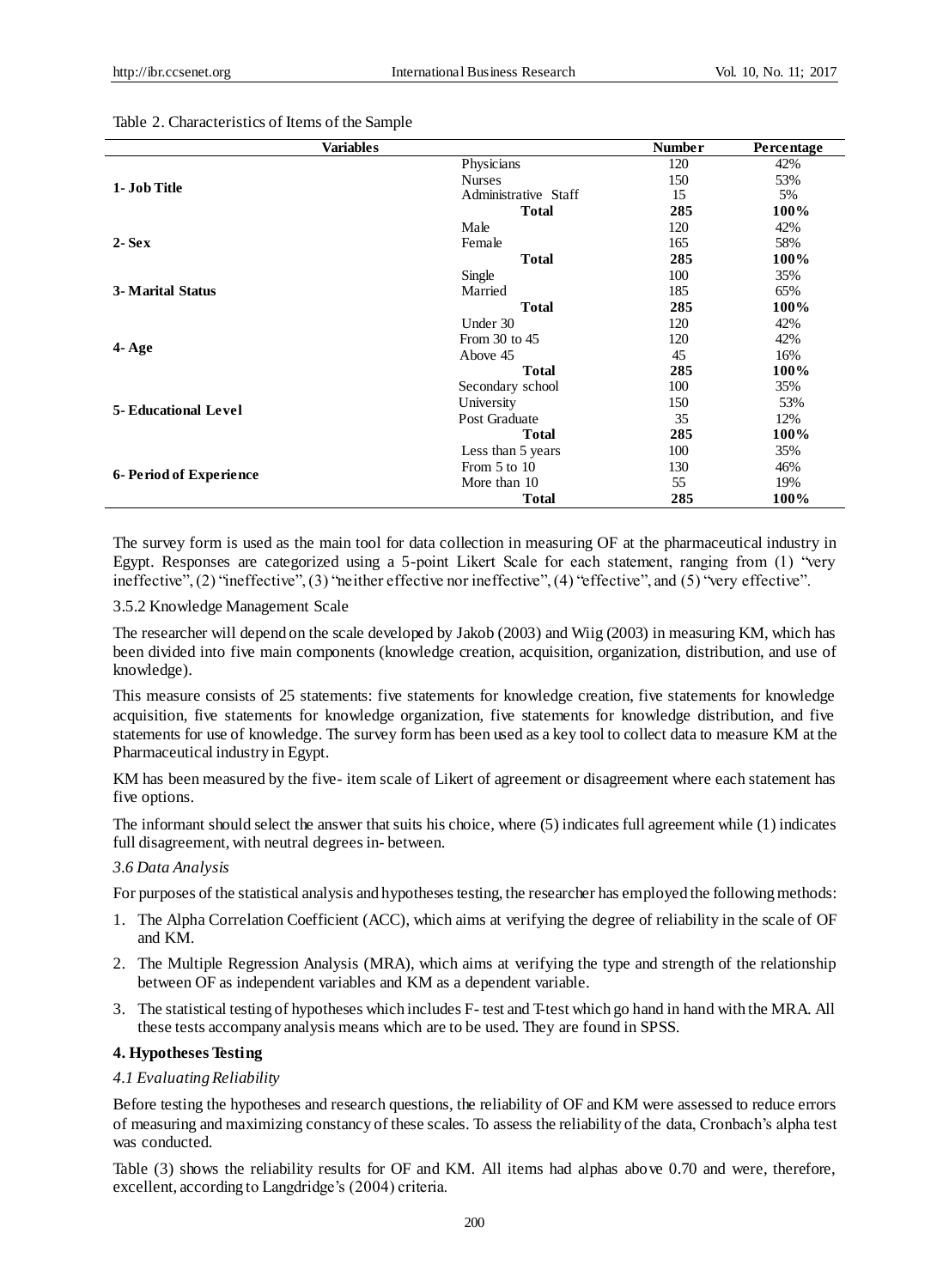| <b>Variables</b> | <b>The Dimension</b>     | Number of<br><b>Statement</b> | ACC   |
|------------------|--------------------------|-------------------------------|-------|
|                  | Targeted Amnesia         |                               | 0.857 |
| OF               | Non-Targeted Amnesia     |                               | 0.884 |
|                  | Total Measurement        | 19                            | 0.711 |
|                  | Knowledge Creation       |                               | 0.915 |
|                  | Knowledge Acquisition    |                               | 0.653 |
| KM               | Knowledge Organization   |                               | 0.811 |
|                  | Knowledge Distribution   |                               | 0.856 |
|                  | Use of Knowledge         |                               | 0.886 |
|                  | <b>Total Measurement</b> | 25                            | 0.925 |

#### Table 3. Reliability of OF and KM

Regarding Table (3), the 19 items of OF are reliable because the ACC is 0.711. Targeted Amnesia, which consists of 12 items, is reliable because the ACC is 0.857. Non-Targeted Amnesia, which consists of 7 items, is reliable because the ACC is 0.884. Thus, the internal consistency of OF can be acceptable.

According to Table (3), the 25 items of KM are reliable because the ACC is 0.925. Knowledge creation, which consists of 5 items, is reliable because the ACC is 0.915. Knowledge acquisition, which consists of 6 items, is reliable because the ACC is 0.653. Furthermore, knowledge organization, which consists of 5 items, is reliable because the ACC is 0.811. Knowledge distribution, which consists of 5 items, is reliable because the ACC is 0.856. Use of knowledge, which consists of 5 items, is reliable because the ACC is 0.886. Thus, the internal consistency of KM can be acceptable.

Accordingly, two scales were defined, OF (19 variables), where ACC represented about 0.711, and KM (25 variables), where ACC represented 0.925.

#### *4.2 Correlation Analysis*

The researcher calculated means and standard deviations for each variable and created a correlation matrix of all variables used in hypothesis testing. Arithmetic mean and standard deviation values related to dependent and independent variables of this study and correlation coefficients between these variables are given in Table (4).

|  |  |  | Table 4. Descriptive Statistics and Correlation Matrix of Constructs |
|--|--|--|----------------------------------------------------------------------|
|--|--|--|----------------------------------------------------------------------|

|          | Variables                                                                               | Mean                                              | <b>Std. Deviation</b> |                       |            |  |
|----------|-----------------------------------------------------------------------------------------|---------------------------------------------------|-----------------------|-----------------------|------------|--|
|          | Targeted Amnesia                                                                        | 3.06                                              | 0.862                 |                       |            |  |
| <u>.</u> | Non-Targeted Amnesia                                                                    | 3.01                                              | $0.77^{-}$            | $0.394$ **            |            |  |
|          | Knowledge Management                                                                    | 3.58                                              |                       | $0.808$ $^{\ast\ast}$ | $0.405$ ** |  |
|          | $\cdot$ $\sim$<br>$\mathbf{v}$ $\mathbf{v}$ $\mathbf{v}$ $\mathbf{v}$ $\mathbf{v}$<br>. | $\cdot$ $\cdot$ $\wedge$ $\wedge$ $\cdot$ $\cdot$ |                       |                       |            |  |

*Note:* \*\* Correlation is significant at 0.01 level

According to Table (4), the first issue examined was the different facets of OF. Among the various facets of OF, those who responded identified the presence of Targeted Amnesia (M=3.06, SD=0.862). This was followed by Non-Targeted Amnesia (M=3.01, SD=0.777).

The second issue examined was the different facets of KM (knowledge creation, knowledge acquisition, knowledge organization, knowledge distribution, and use of knowledge). Most respondents identified the overall KM (M=3.58, SD=0.775).

According to Table (4), OF dimensions have a significant relation with KM. The correlation between OF (Targeted Amnesia) and KM is 0.808. For OF (Non-Targeted Amnesia) and KM, the correlation value is 0.405.

Finally, Table (4) proves that there is a significant correlation between OF and KM. So our hypothesis is supported and it can be said that there is a significant and correlation between OF and KM.

*4.3 Organizational Forgetting (Targeted Amnesia) and KM*

The relationship between OF (Targeted Amnesia) and KM at the pharmaceutical industry in Egypt is determined. The first hypothesis to be tested is:

## *There is no relationship between OF (Targeted Amnesia) and KM at the pharmaceutical industry in Egypt.*

Table 5 proves that there is a relationship between OF (Targeted Amnesia) and KM at significance level of 0,000.

As a result of the value of  $\mathbb{R}^2$ , the 12 independent variables of Targeted Amnesia can explain 76% of the total differentiation in KM level. For the results of a structural analysis of the MRA, the direct effect of OF (Targeted Amnesia) and KM is obtained. Because MCC is 0.872, it is concluded that there is enough empirical evidence to reject the null hypothesis.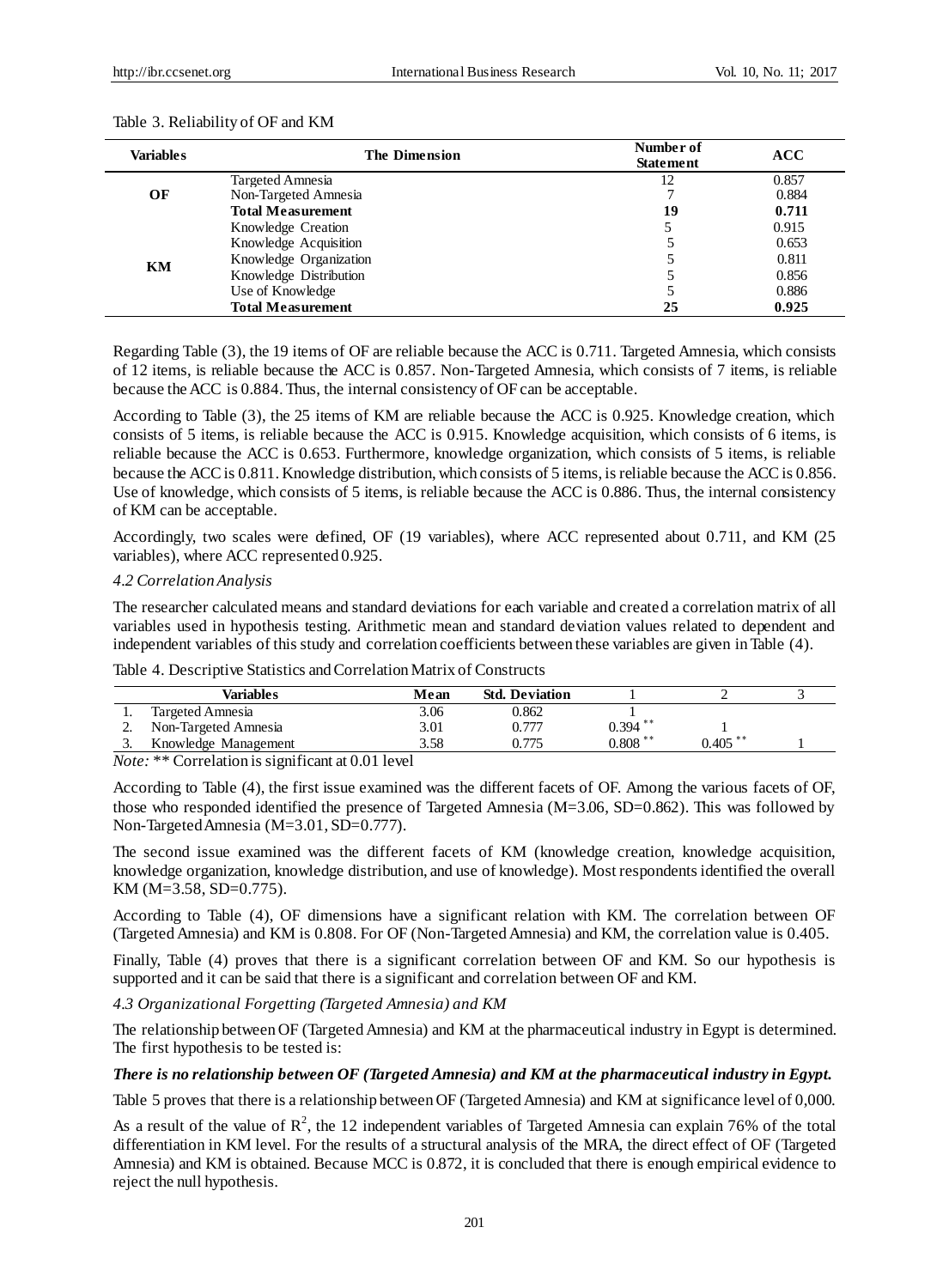#### Table 5. MRA Results for OF (Targeted Amnesia) and KM

| The Variables of OF<br>(Targeted Amnesia)                                                                                    | <b>Beta</b> | $\bf R$                                              | ${\bf R}^2$ |
|------------------------------------------------------------------------------------------------------------------------------|-------------|------------------------------------------------------|-------------|
| 1. The possibility of change lies in the cognitive abilities of workers.                                                     | $0.086*$    | 0.116                                                | 0.013       |
| The possibility of change lies in the laws and regulations that govern<br>2.<br>work in the organization.                    | 0.060       | 0.490                                                | 0.240       |
| 3. There is relative stability in service delivery methods, in the short<br>term.                                            | $0.142*$    | 0.657                                                | 0.431       |
| 4. There is a tendency to continue actions being performed without any<br>change in working methods.                         | 0.020       | 0.247                                                | 0.061       |
| 5. Possibility of change is available in the organizational culture on a<br>regular basis.                                   | 0.086       | 0.326                                                | 0.106       |
| 6. There is a possibility of change in the organizational structure.                                                         | $0.097*$    | 0.665                                                | 0.442       |
| 7. The knowledge capacity of workers is utilized in order to make<br>fundamental changes in the organization.                | $0.302$ **  | 0.673                                                | 0.452       |
| 8. Internal innovation is often used to assess or develop services.                                                          | 0.022       | 0.605                                                | 0.366       |
| 9. always walk or consistency on effective ways that lead to success.                                                        | $0.246$ **  | 0.766                                                | 0.586       |
| 10. The ability to change the working methods of the organization is<br>available.                                           | $0.088*$    | 0.511                                                | 0.261       |
| Working methods that previously led to failure are avoided.<br>11.                                                           | $0.242$ **  | 0.706                                                | 0.498       |
| There is no culture of fear of leaving the old unsuccessful methods<br>12.<br>of work.                                       | $0.170*$    | 0.323                                                | 0.104       |
| <b>MCC</b><br>DC<br>Calculated F<br>Degree of Freedom<br>Indexed F<br>Level of Significance<br>** $P < 0.01$<br>* $P < 0.05$ |             | 0.872<br>0.760<br>71.913<br>12, 272<br>1.75<br>0.000 |             |

#### *4.4 Organizational Forgetting (Non-Targeted Amnesia) and KM*

The relationship between OF (Non-Targeted Amnesia) and KM at the pharmaceutical industry in Egypt is determined. The second hypothesis to be tested is:

## *There is no relationship between OS (*Non-Targeted Amnesia*) and KM at the pharmaceutical industry in Egypt.*

As Table (6) proves, the MRA resulted in the R of 0.563. This means that KM has been significantly explained by the 7 independent variables of OF (Non-Targeted Amnesia).

Furthermore, the  $R^2$  of 0.317 indicates that the percentage of the variable interprets the whole model, that is, 32%. It is evident that the seven independent variables justified 32% of the total factors of KM.

Hence, 68% are explained by the other factors. Therefore, there is enough empirical evidence to reject the null hypothesis.

Table 6. MRA Results for OF (Non-Targeted Amnesia) and KM

|     | The Variables of OF<br>(Non-Targeted Amnesia)                                             | <b>Beta</b> | R      | ${\bf R}^2$ |
|-----|-------------------------------------------------------------------------------------------|-------------|--------|-------------|
|     | External innovation is often adopted to provide or develop services.                      | 0.093       | 0.346  | 0.119       |
| 2.  | Losing of knowledge stored in databases leads to serious results.                         | $0.508*$    | 0.421  | 0.177       |
| 3.  | Dates of the training programs of personnel development are often<br>spaced.              | $0.597**$   | 0.133  | 0.017       |
| 4.  | Knowledge gained by employees from the training programs is not used.                     | $0.327$ **  | 0.185  | 0.034       |
| .5. | Workers who have knowledge often leave the organization unexpectedly.                     | 0.216       | 0.343  | 0.117       |
| 6.  | There is a decrease in the number of times of using the existing<br>knowledge of workers. | 0.004       | 0.417  | 0.173       |
| 7.  | Work methods are often changed without drawing on<br>previous<br>experiences.             | 0.047       | 0.380  | 0.144       |
|     | <b>MCC</b>                                                                                |             | 0.563  |             |
|     | DC.                                                                                       |             | 0.317  |             |
|     | Calculated F                                                                              |             | 18.405 |             |
|     | Degree of Freedom                                                                         |             | 7, 272 |             |
|     | Indexed F                                                                                 |             | 2.01   |             |
|     | Level of Significance                                                                     |             | 0.000  |             |
|     | ** $P < 0.01$<br>$*$ P < 0.05                                                             |             |        |             |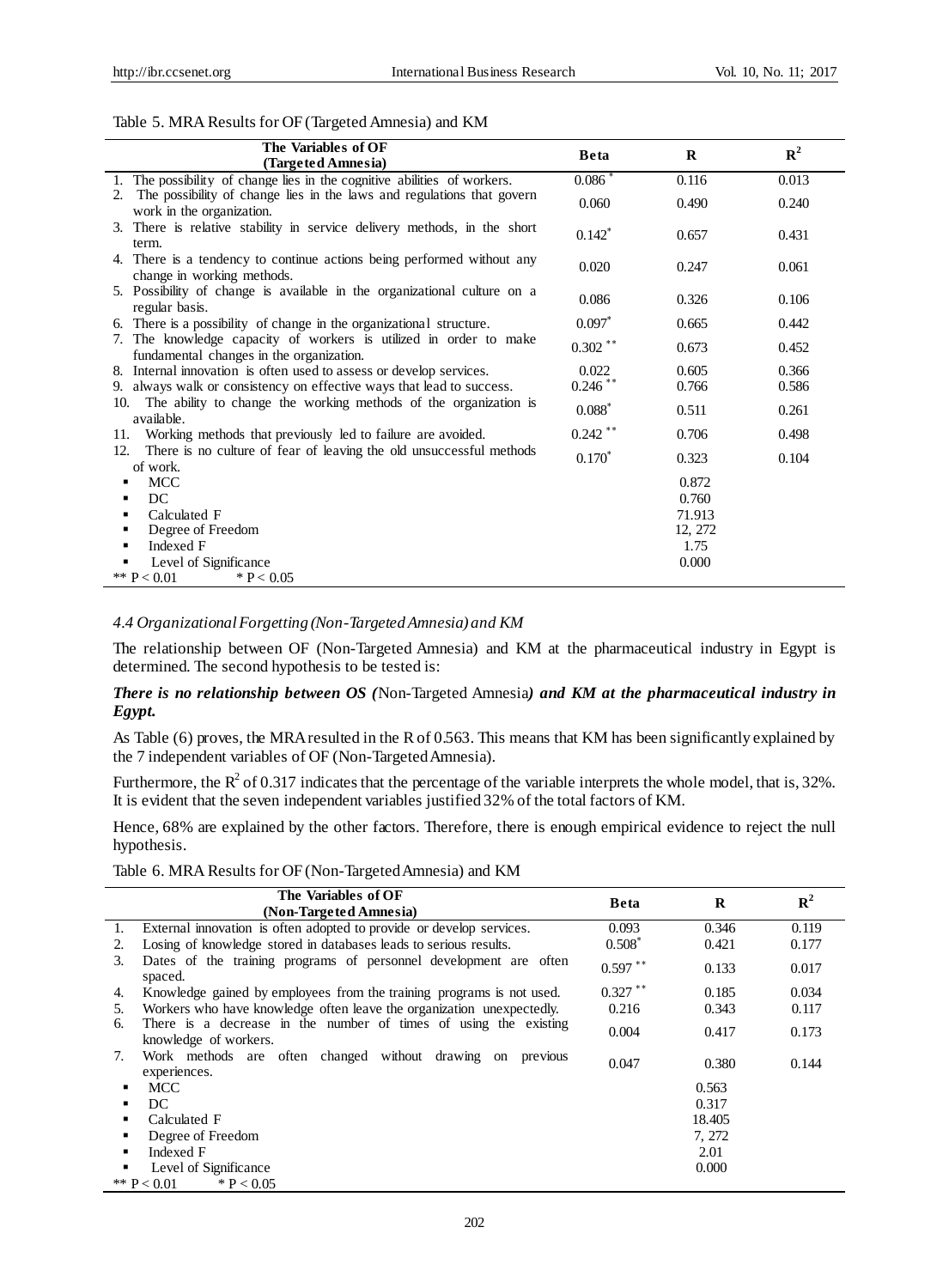# **5. Results**

- 1. There is a statistically significant relationship between OF and KM at the Pharmaceutical industry in Egypt. In other words, there is a relationship between OF (Targeted Amnesia) and KM at significance level of 0,000. The Twelve independent variables of Targeted Amnesia can explain 76% of the total differentiation in KM level according to  $R^2$ . The direct effect of OF (Targeted Amnesia) and KM is obtained because MCC is 0.872. In other words, OF has impact on organizational performance by influencing on KM. This direct impact has been confirmed by results of other researchers (Kransdorff, 1998; Bhatt, 2002; Lehesvitra, 2004; Besanko et al, 2007; Santos-Vijande et al, 2011; Ho, 2011; Lin & Kuo, 2013).
- 2. There is a negative relationship between OF and KM at the Pharmaceutical industry in Egypt. The MRA resulted in the R of 0.563. This means that KM has been significantly explained by the seven independent variables of OF (Non-Targeted Amnesia). The  $R^2$  of 0.317 indicates that the percentage of the variable interprets the whole model, that is, 32%. It is evident that the seven independent variables justified 32% of the total factors of KM. Hence, 68% are explained by the other factors. In other words, results of this research show that OF has effect on KM in this organization and has negative effect on organizational performance. The results are consistent with research conducted by Dierickx & Cool, 1989; De Carolis & Deeds, 1999; De Holan and Philips, 2003; De Holan and Philips, 2004a, 2004b; Lin & Kuo, 2007; Ku, 2011; Tabarsa & Mirzadeh, 2012; Hezarkhani, 2014.

## **6. Recommendations**

- 1. Managers at the pharmaceutical industry in Egypt should develop their KM in order to improve their organizational performance. This improvement will be obtained when learning process had been done through OF.
- 2. Organizations should attain the level of adequacy in which they are able to forget useless and ineffective knowledge before learning new useful knowledge. OF can bring considerable expenses for organizations but it should be managed in order to be successful in organizational performance improvement. So, OF is a weakness in utilizing previous knowledge and experiences.
- 3. Managers at the pharmaceutical industry in Egypt should put telling leadership style aside in organizations so that the positive outcomes of strategic OF help organizations reach their policies.
- 4. Managers at the pharmaceutical industry in Egypt should start presenting appropriate explanation and reinforcing employees and encourage them to do a planned and knowing effort to review their strategic orientations so that employees forget a part of their knowledge for more efficiency of the organization.
- 5. Managers at the pharmaceutical industry in Egypt should help employees to recognize bad habits, instructions. Deeds, beliefs and values, which are harmful for the effectiveness, by creating mutual relations and cooperation based on trust so that they forget such knowledge before stabilizing and institutionalizing in organizational memory.
- 6. It is necessary that forgetting process is managed well so that the former information, which is barrier for beneficial changes, removes from organizational memory. So, leaders should give employees the authority to set aside inefficient and old thoughts so that they could apply better new methods.
- 7. Organizations must undertake effective knowledge management, try to avoid forgetting them, and identify unnecessary knowledge to remove it. This will help maintain the size of organizational memory that leads to the development of employees and competitiveness of the organization.
- 8. Organizations must manage the processes of learning and forgetting well, because learning is one of the intangible resources that lead to the functional capacity of employees. The organization doesn't learn to increase its capabilities, but also to forget some unnecessary knowledge in order to take into account the size organizational memory and in the case of the acquisition of new and useful knowledge.
- 9. Organizations must increase the effectiveness of purposeful OF, in terms of removing the old knowledge on the one hand, and the ability to acquire new knowledge on the other , in order to make access to the best knowledge that will help the organization to keep pace with environmental and technological changes and developments. This would result in maintaining competitiveness of the organization.
- 10. The organization should develop mechanisms which help it avoiding and treating unintentional OF represented in losing of knowledge which previously retained, on the one hand, and the inability to retain new knowledge, on the other. This significantly affects the functional capacities of the organization's employees.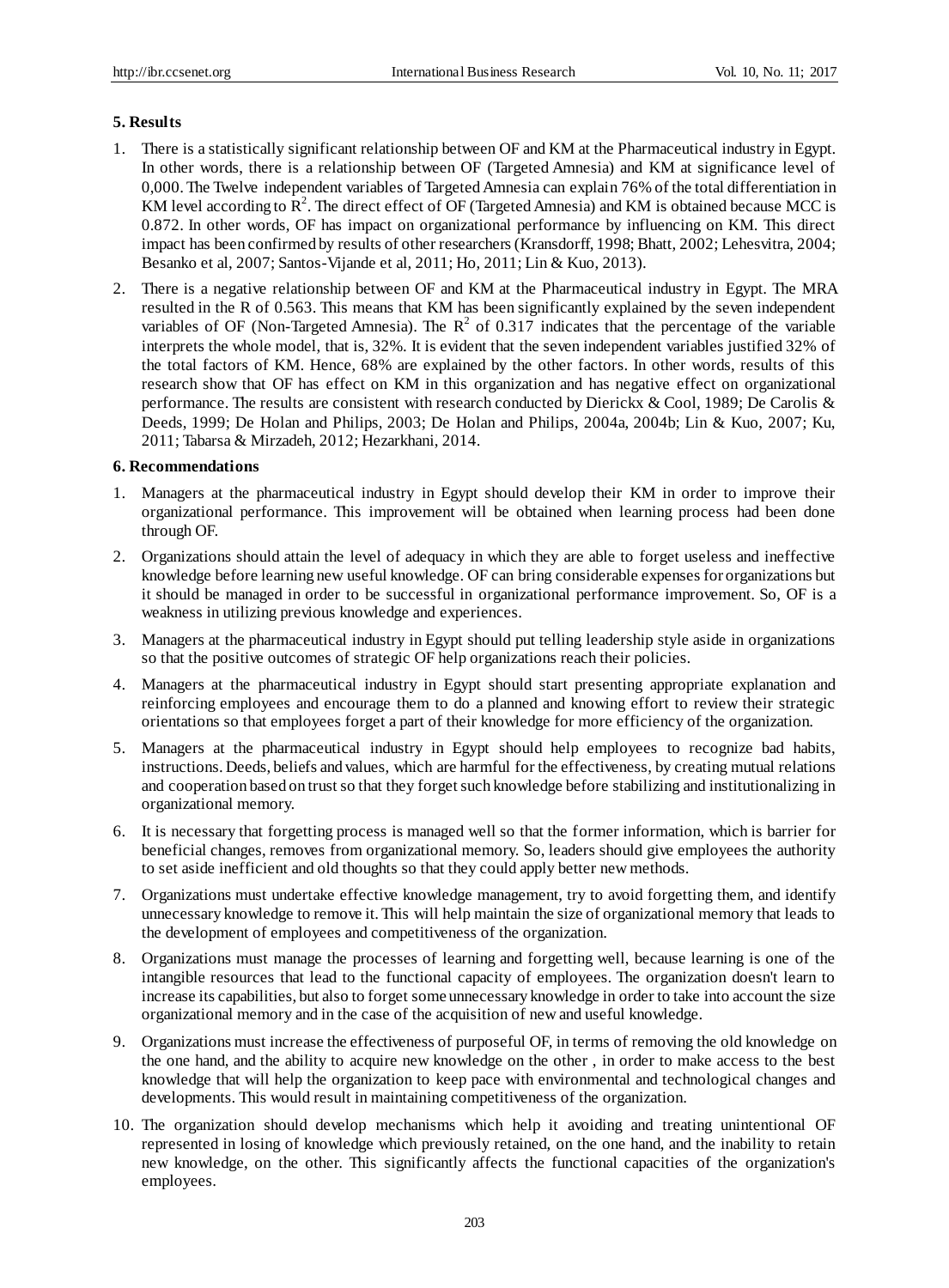# **7. Conclusion**

Today is the age of changes. KM is important for competitiveness. Hence, due to knowledge dynamism, its keeping becomes more important. Sometimes, organizations are forced to forgetting on order to generate and keep the knowledge to replace a newer learning. The present paper aims ate studying the relationship between OF and KM. Findings suggest that there is a significant relationship between OF and KM. When the importance of KM process is added, the importance of OF is also added.

KM is one of the most important organizational components which need to establish a system for learning, gathering, stocking and distributing the knowledge inside an organization. In addition to disseminating organizational learning, this system should be able to prevent necessary and fruitful knowledge forgetting on the one hand and to put aside unfruitful knowledge (OF) on the other hand. Despite of needs to develop organizational learning capabilities, studies indicate that organizations do not learn easily.

Overall, when organizations manage their knowledge capacities, organizational learning ground is paved and it is likely to see OF. When organizations can manage OF actively, they will be able to avoid bad habits as well unnecessary and surplus knowledge which would impact on their position against their rivals.

The conclusions of this research are divided into three pivots. The first pivot deals with the conclusions related to cognitive side, the second contains the conclusions related to the business environment, and the third is the conclusions of the application. These conclusions can be dealt with as follows:

## *7.1 Conclusions Related to the Cognitive Side*

There is a set of conclusions related to the cognitive side, in general. These conclusions are:

- 7.1.1. Scarcity of research focusing on investigation and interpretation of the relationship between the variables of current research in the business environment, specifically in the Egyptian organizations.
- 7.1.2. OF is expressed by a range of organizational dimensions such as (purposeful OF, Unintentional OF) which can be used to measure the level of OF at any organization.

## *7.2 Conclusions Related to Business Environment*

Results of the analysis showed the presence of a set of conclusions directly related to the business environment, namely:

- 7.2.1. OF arises in any regulatory environment in which knowledge is available. Besides, OF plays an important role in influencing the competitiveness of the organization.
- 7.2.2. The OF is a key factor to create an organizational environment that can be developed or degraded. This depends on the OF type whether it is purposeful or unintentional.
- 7.2.3. Functional learning and innovation are among the factors which may contribute in development or deterioration of various functions within the organization.
- 7.2.4. Well management the OF process in terms of identifying the type of forgetting, whether purposeful or unintentional, will be reflected in the development or deterioration of various functions within the organization.
- 7.2.5. Well management of knowledge would help the organization to deal with the competitive environments conditions, on the one hand, and the achievement of organizational objectives on the other.

#### *7.3 Conclusions Related to Applied Side*

Results of the analysis showed the presence of a set of conclusions related to the applied aspect of the current search, namely:

- 7.3.1. Purposeful OF has a significant impact on the organization. This indicates that the Egyptian organizations must adhere to OF through (1) removing the unneeded old knowledge in memory (2) the ability to acquire new knowledge and keep them in organizational memory. This leads to reduce deterioration of the capabilities of learning and functional innovation in these organizations.
- 7.3.2. Unintentional OF has a significant impact on deterioration of functional learning and innovation. This indicates that the Egyptian organizations under study have the obligation to develop a set of mechanisms that help in reducing the spread of this phenomenon of negative results for the organization, namely (1) losing knowledge that has been retained in the organizational memory, (2) inability to retain new knowledge in organizational memory. Facing these problems will help the organization developing the process of functional learning and innovation.